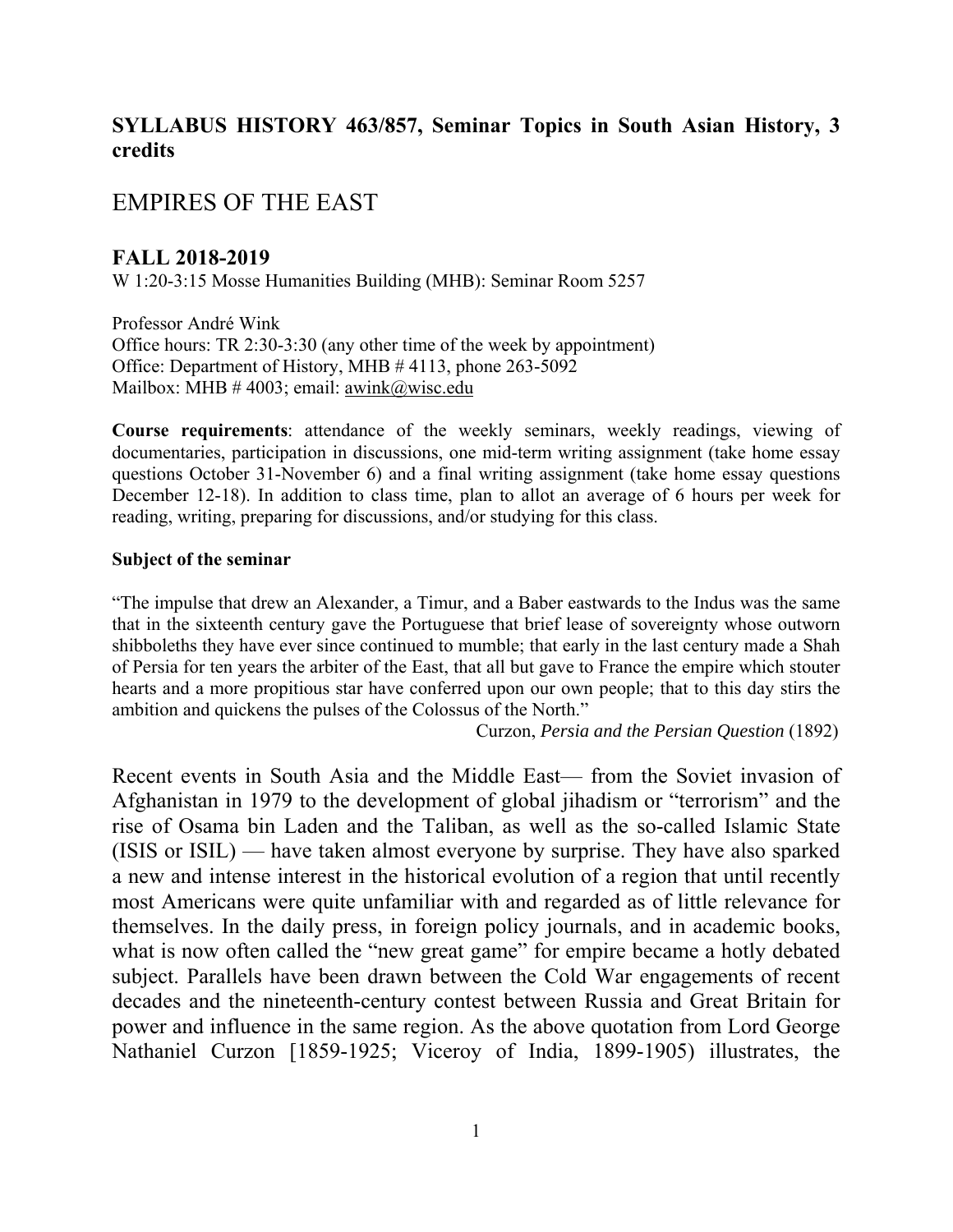struggle for empire in South Asia and the Middle East has been depicted as something that was historically inevitable and of all ages — proof, if any were needed, of the old adage that "geography is destiny." But where does this inevitability come from? And what does it bode for the future of the region? Will America, now that it has been drawn into it, be just another, the latest, empire to become "the arbiter of the East"? In this seminar we will explore these, and related issues in five parts.

#### **I. Geography and history**

September 5, 12, 19

Required reading: A. Wink,'From the Mediterranean to the Indian Ocean: Medieval History in Geographic Perspective,' *Comparative Studies in Society and History*, 44, 3 (2002), pp. 416-445.

#### **II. The rise of Islam and the Turko-Mongol empires**

September 26, October 3, October 10

Required reading: A. J. Silverstein, *Islamic History: A Very Short Introduction* (Oxford, 2010), introduction, chapters 1-2; A. Wink, *Akbar* (Oxford, 2008).

View: YouTube — "In the footsteps of Marco Polo" (1.5 hour)

## **III. The Indian Ocean and global trade**

October 17, 24, 31

Required reading: K. N. Chaudhuri, *Trade and Civilisation in the Indian Ocean: An Economic History from the Rise of Islam to 1750* (Cambridge, 1985), chapters 1-5.

[October 31- November 6: mid-term writing assignment on essay questions relating to parts I-III]

## **IV. Modern imperialism and the Great Game**

November 7, 14, 21

Required reading: D. K. Fieldhouse, *The Colonial Empires: A Comparative Survey from the Eighteenth Century* (New York, 1966), chapter 12, pp. 271-286 (handout); D. Fromkin,'The Great Game in Asia,' *Foreign Affairs* (Spring, 1980); J. M. Brown,'South Asia,' in: M. Howard and Wm. Roger Louis (eds), *The Oxford History of the Twentieth Century* (Oxford, 1998), pp. 240-252 (handout); E. Karsh and I. Karsh, *Empires of the Sand: The Race for Mastery in the Middle East, 1789-1923* (Cambridge, Mass., 1999), 'Epilogue,' pp. 343-354 (handout); K. E.